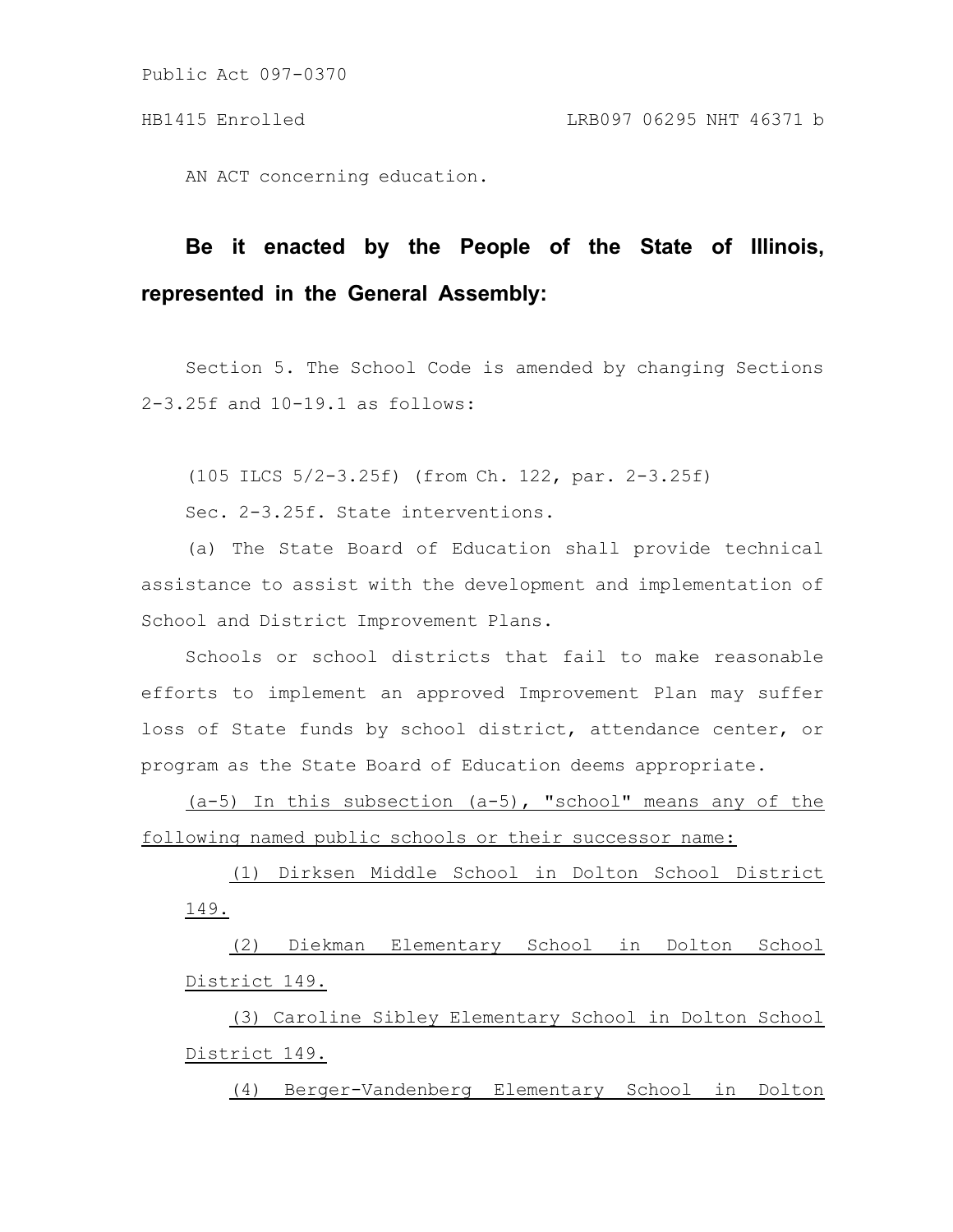Public Act 097-0370

School District 149.

(5) Carol Moseley Braun School in Dolton School District 149.

(6) New Beginnings Learning Academy in Dolton School District 149.

(7) McKinley Junior High School in South Holland School District 150.

(8) Greenwood Elementary School in South Holland School District 150.

(9) McKinley Elementary School in South Holland School District 150.

(10) Eisenhower School in South Holland School District 151.

(11) Madison School in South Holland School District 151.

(12) Taft School in South Holland School District 151.

(13) Wolcott School in Thornton School District 154.

(14) Memorial Junior High School in Lansing School District 158.

(15) Oak Glen Elementary School in Lansing School District 158.

(16) Lester Crawl Primary Center in Lansing School District 158.

(17) Brookwood Junior High School in Brookwood School District 167.

(18) Brookwood Middle School in Brookwood School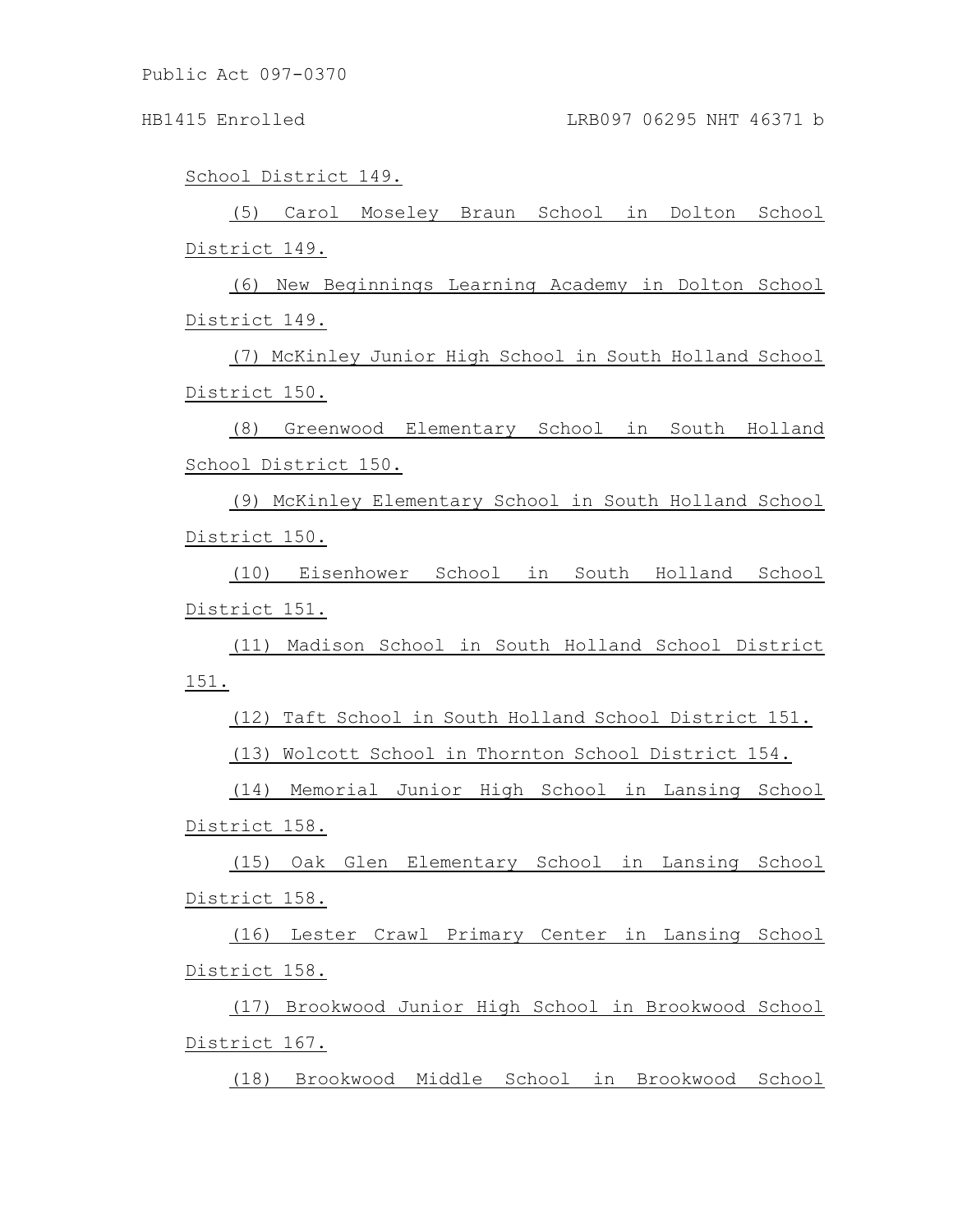District 167.

(19) Hickory Bend Elementary School in Brookwood School District 167.

(20) Medgar Evers Primary Academic Center in Ford Heights School District 169.

(21) Nathan Hale Elementary School in Sunnybrook School District 171.

(22) Ira F. Aldridge Elementary School in City of Chicago School District 299.

(23) William E.B. DuBois Elementary School in City of Chicago School District 299.

If, after 2 years following its placement on academic watch status, a school remains on academic watch status, then, subject to federal appropriation money being available, the State Board of Education shall allow the school board to opt in the process of operating that school on a pilot full-year school plan approved by the State Board of Education upon expiration of its teachers' current collective bargaining agreement until the expiration of the next collective bargaining agreement. A school board must notify the State Board of Education of its intent to opt in the process of operating a school on a pilot full-year school plan.

(b) In addition, if after 3 years following its placement on academic watch status a school district or school remains on academic watch status, the State Board of Education shall take one of the following actions for the district or school: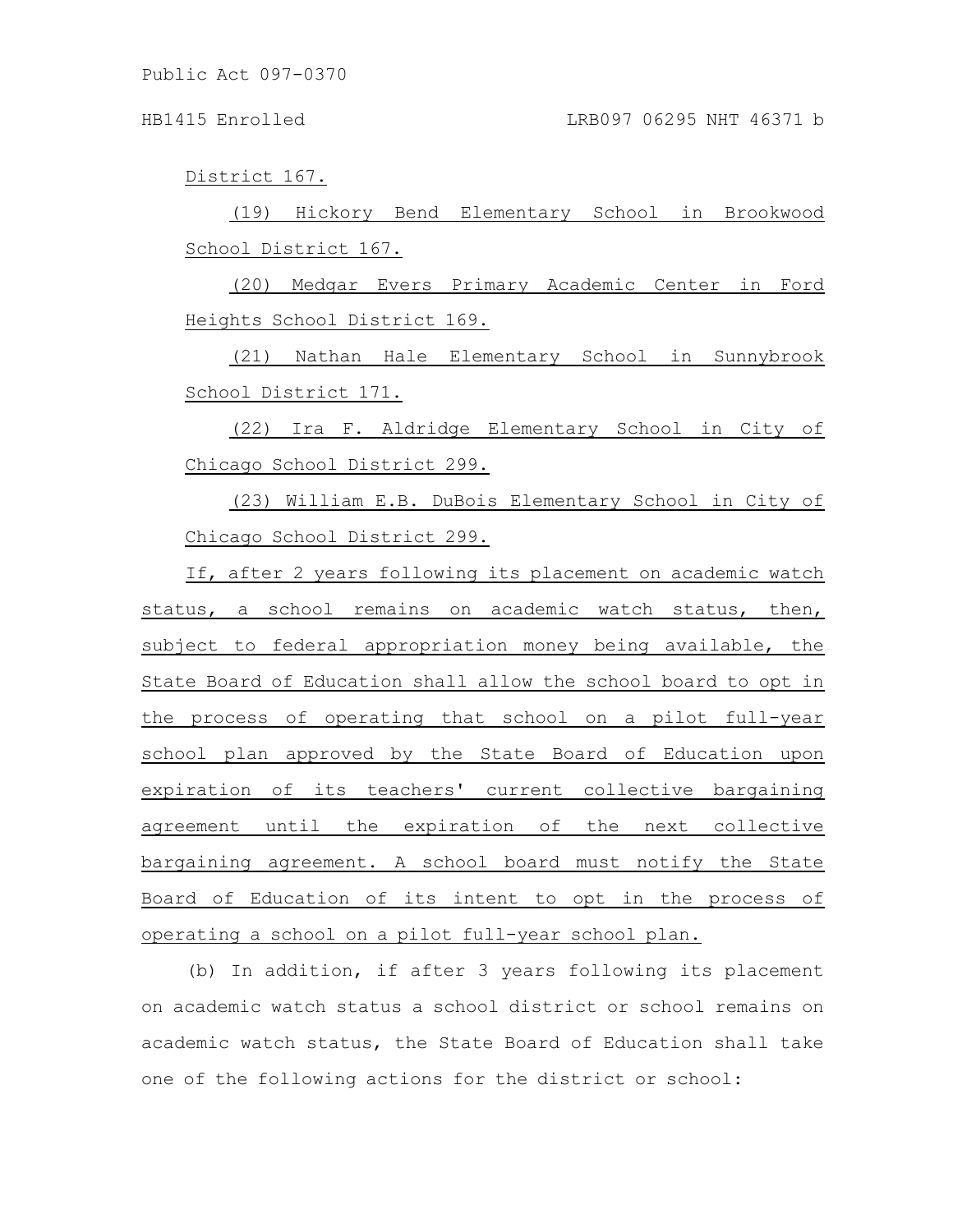## HB1415 Enrolled LRB097 06295 NHT 46371 b

(1) The State Board of Education may authorize the State Superintendent of Education to direct the regional superintendent of schools to remove school board members pursuant to Section 3-14.28 of this Code. Prior to such direction the State Board of Education shall permit members of the local board of education to present written and oral comments to the State Board of Education. The State Board of Education may direct the State Superintendent of Education to appoint an Independent Authority that shall exercise such powers and duties as may be necessary to operate a school or school district for purposes of improving pupil performance and school improvement. The State Superintendent of Education shall designate one member of the Independent Authority to serve as chairman. The Independent Authority shall serve for a period of time specified by the State Board of Education upon the recommendation of the State Superintendent of Education.

(2) The State Board of Education may (A) change the recognition status of the school district or school to nonrecognized, or (B) authorize the State Superintendent of Education to direct the reassignment of pupils or direct the reassignment or replacement of school district personnel who are relevant to the failure to meet adequate yearly progress criteria. If a school district is nonrecognized in its entirety, it shall automatically be dissolved on July 1 following that nonrecognition and its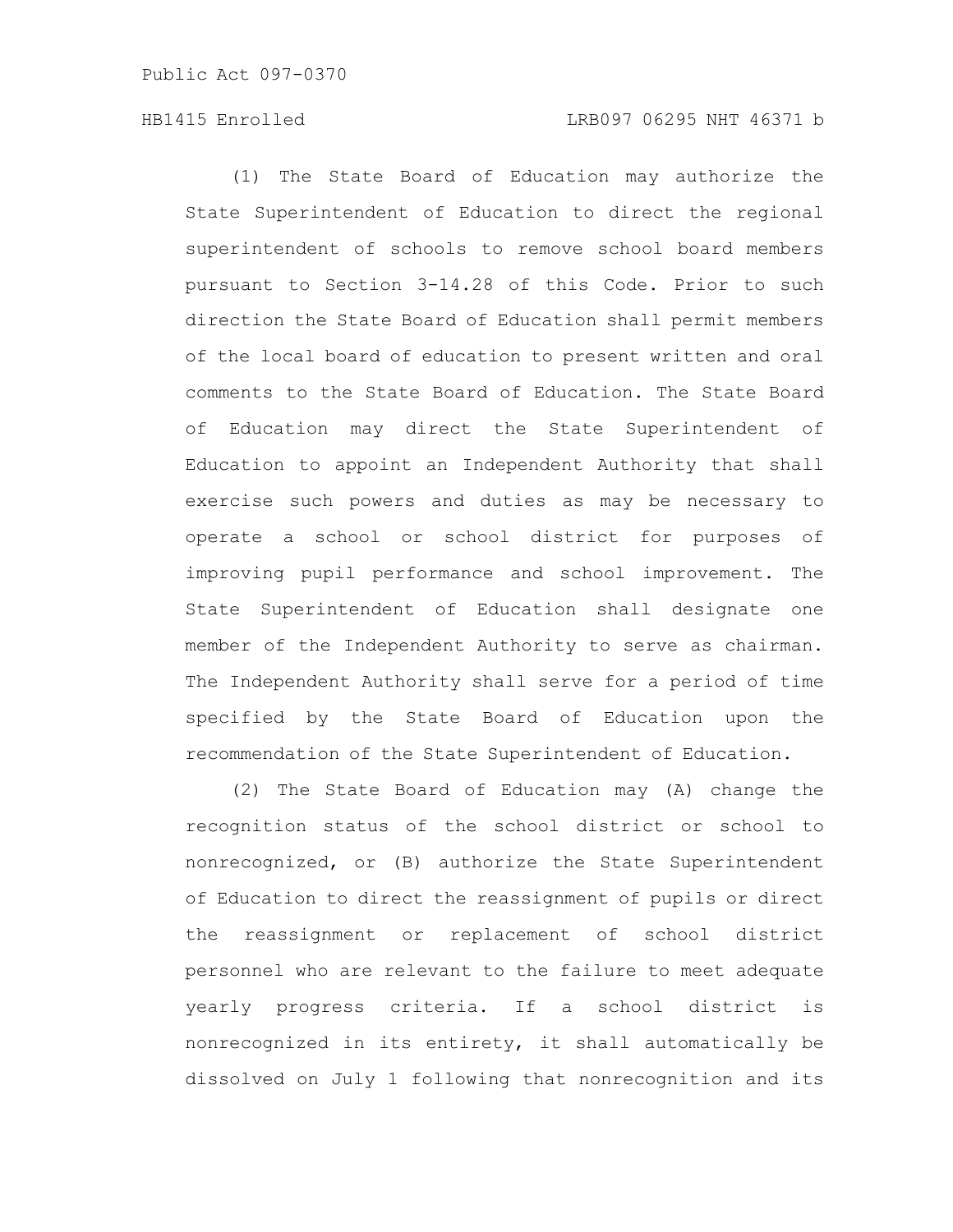## HB1415 Enrolled LRB097 06295 NHT 46371 b

territory realigned with another school district or districts by the regional board of school trustees in accordance with the procedures set forth in Section 7-11 of the School Code. The effective date of the nonrecognition of a school shall be July 1 following the nonrecognition.

(c) All federal requirements apply to schools and school districts utilizing federal funds under Title I, Part A of the federal Elementary and Secondary Education Act of 1965. (Source: P.A. 93-470, eff. 8-8-03; 94-875, eff. 7-1-06.)

(105 ILCS 5/10-19.1) (from Ch. 122, par. 10-19.1)

Sec. 10-19.1. Full year school plan.

(a) Any school district may, by resolution of its board, operate one or more schools within the district on a full year school plan approved by the State Board of Education. Any board which operates under this subsection (a) Section shall devise a plan so that a student's required attendance in school shall be for a minimum term of 180 days of actual attendance, including not more than 4 institute days, during a 12 month period, but shall not exceed 185 days. Under such plan, no teacher shall be required to teach more than 185 days. A calendar of 180 days may be established with the approval of the State Board of Education.

(b) Any school board that operates one or more schools within the school district on a pilot full-year school plan under subsection (a-5) of Section 2-3.25f of this Code shall